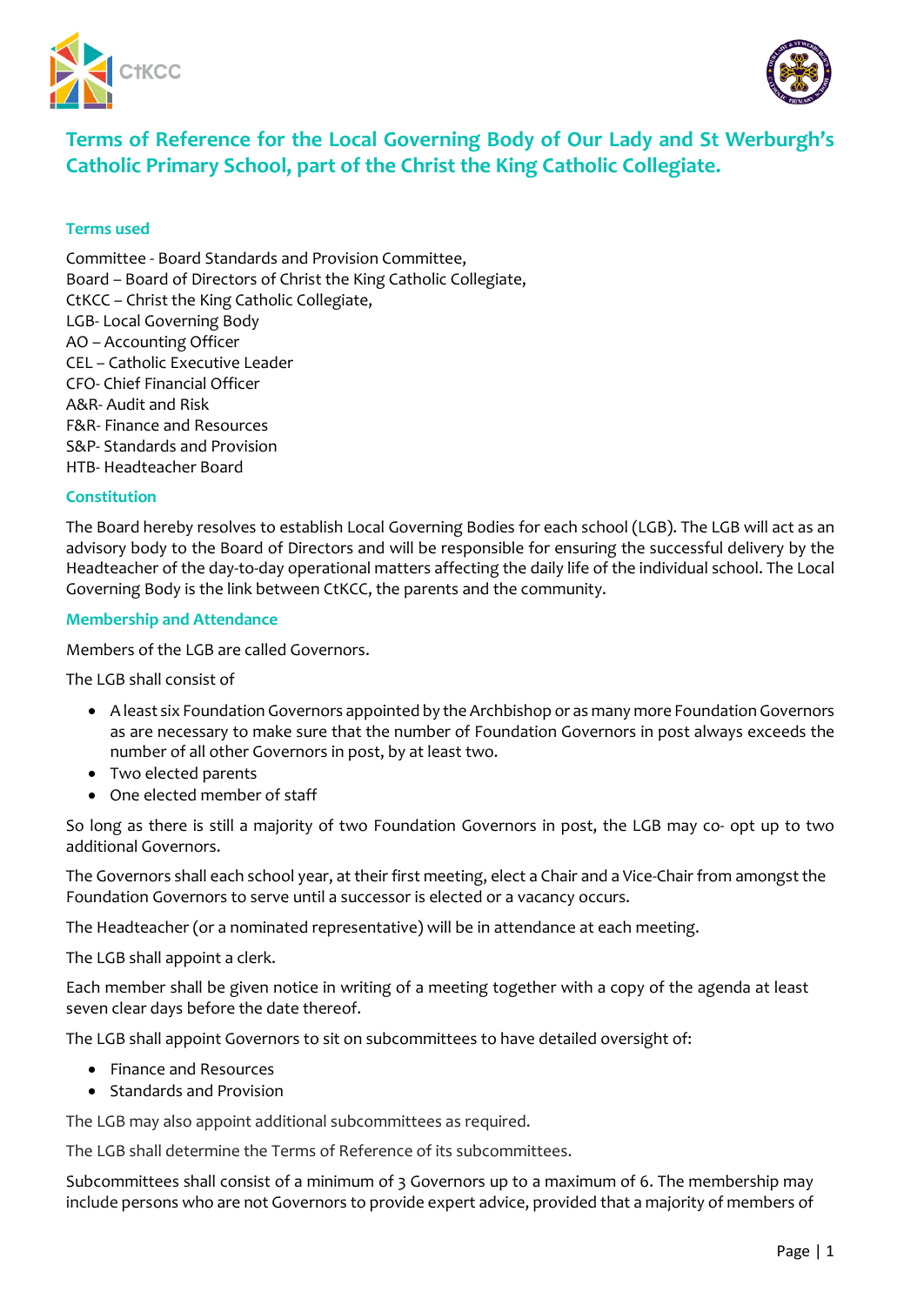



the Committee shall be Governors. The LGB may invite school professionals to advise and/or to be held to account.

No business can be conducted unless a quorum is present. A quorum is usually three members,two of whom should be Foundation Governors.

The LGB shall meet at least termly, or more often as required.

The subcommittees shall meet at least termly.

#### **Reporting**

The Clerk to the LGB will prepare and keep minutes of the meetings of the full LGB. The Clerk or a nominated Governor will prepare and keep minutes of other meetings.

Draft LGB minutes shall be circulated to the Board within two weeks of the meeting.

Draft subcommittee minutes shall be circulated to the relevant Board Committee members within two weeks of the meeting.

Matters to be raised to the Board or its Committees should be forwarded to the Central Office as soon as possible after a meeting rather than waiting for draft minutes.

# **Authority**

The LGB is authorised by the Board to carry out any activity within its terms of reference or as specifically delegated to it by the Board.

The LGB is authorised to obtain outside professional advice, normally in consultation with the AO/CEL. No expenditure may be incurred without prior approval of the Board.

#### **Role**

The role of the LGB is to:

- 1. Monitor what happens at the school in order to make sure that the school provides an excellent Catholic education to all its pupils.
- 2. Make sure that the school follows any and all guidance from the DES to secure, protect and improve the provision of Catholic education and the Catholic ethos.
- 3. Ensure that policies put in place by CtKCC Directors for CtKCC are put into practice in the school.
- 4. Act as a critical friend to the Headteacher.
- 5. Give the Headteacher of the school support in the recruitment, selection, grievance, disciplinary and exclusion processes as appropriate.
- 6. Develop and maintain the building and estate management plan.
- 7. Develop links with the parish or parishes near the school and with the wider community.
- 8. Manage admissions to the school on behalf of CtKCC Directors, who are the admissions authority.
- 9. Develop the School Development Plan in conjunction with the Headteacher.
- 10. Ensure the School Development Plan is put into practice.

#### **Duties**

- 1. Preserving and developing the Catholic mission of the school in collaboration with the Headteacher.
- 2. Ensuring that the school has a medium to long-term vision for its future and that there is a robust strategy in place for achieving its vision.
- 3. Monitoring educational standards.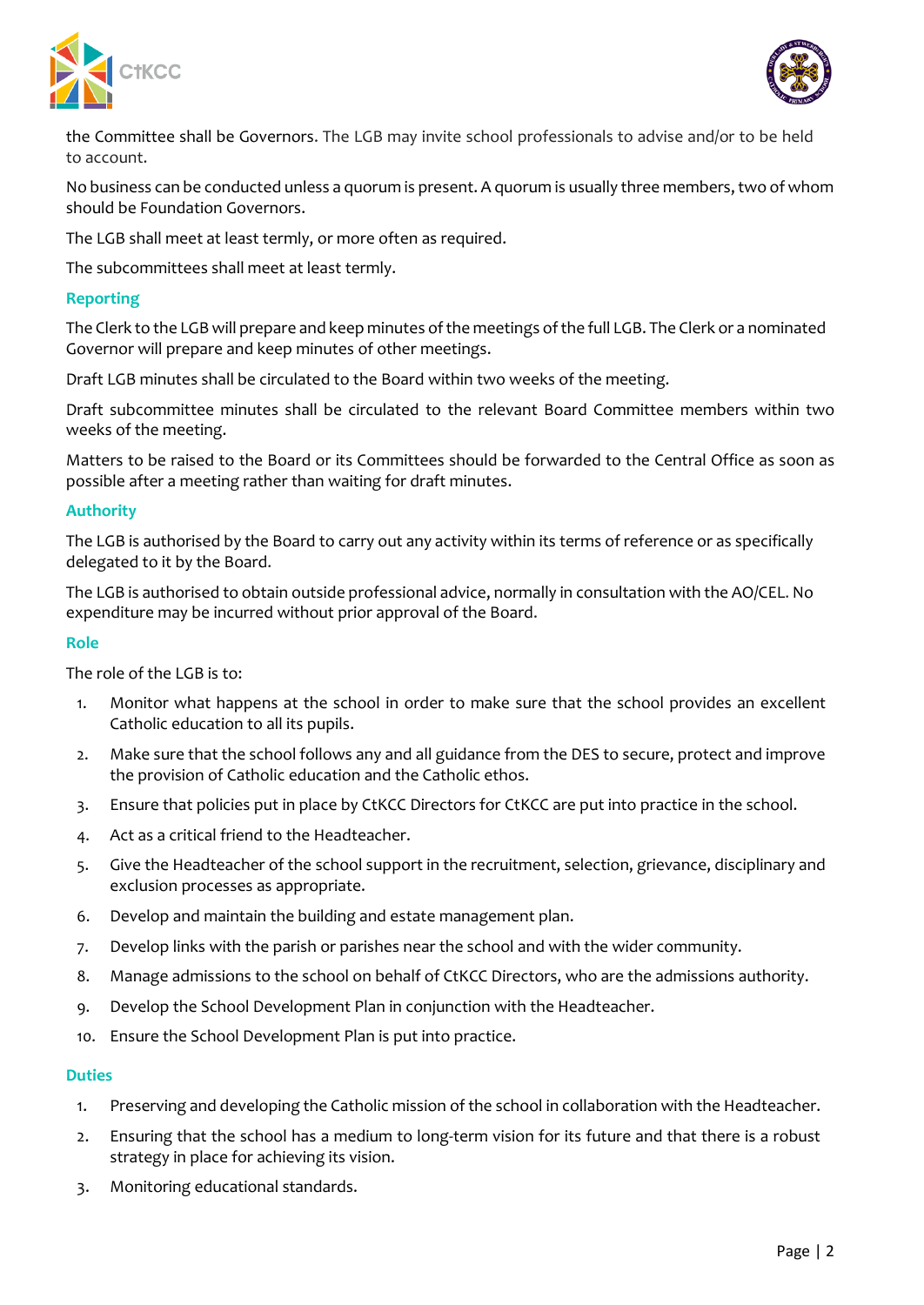



- 4. Championing CtKCC's vision and values in the school and ensuring the spiritual wellbeing of the pupils.
- 5. Implementing a means whereby the school can receive and react to pupil, parent and staff feedback.
- 6. Establishing and maintaining relationships with the parish priest, local Church and parish community to work with them as they contribute to the Catholic formation of the pupils at the school.
- 7. Establishing and maintaining relationships with parents of pupils attending the school to support them in their role as primary educators.
- 8. Establishing and maintaining a relationship with members of the local community, including assisting the Headteacher to build relationships with other schools, agencies and businesses in the community to enhance the quality of Catholic education provided for pupils.
- 9. With the Headteacher, establishing and developing pupil, parent and staff voice and monitoring the same, reporting any issues or other matters to CtKCC Directors.
- 10. Developing an understanding of how CtKCC and the school are led and managed by:
- 11. Building an understanding of CtKCC's ambitions for the school and its pupils its vision and strategy CtKCC's values and becoming familiar with key policies- as to how these work in practice so that they are creating a healthy culture for all.
- 12. Being the link with parents and the community by:
	- a. Building a knowledge of parents' views and the community context
	- b. Ensuring that Directors and the CEL are aware of parents' and community views
- 13. Monitoring the work of the school, escalating any concerns to the CEL and / or Directors by:
	- a. Scrutinising reports on the school's progress with achieving its ambitions
		- b. Scrutinising reports on how the school complies with key policies
		- c. Visiting the school during the school day and attending events
- 14. Reviewing key decisions made by the Headteacher e.g. pupil exclusions and responses to complaints
- 15. The implementation of curriculum plans.
- 16. The arrangements for teaching and learning.
- 17. The management of health and safety in the school.
- 18. Oversight of annual staff appraisal based at the school (except the Headteacher) and, working with the Headteacher, put in place procedures for the proper professional and personal development of staff.
- 19. The Performance management of the Headteacher shall be carried out as outlined in the Catholic Education Service policy for performance management and the details of that performance management review shall be reported to the Directors. The performance management of the Headteacher will be carried out by one CtKCC Director, at least one Governor and the AO or external advisor.
- 20. Advising and supporting CtKCC Directors to determine the Headteacher's pay.
- 21. Ensuring effective communication between the Headteacher and the F&R Committee of CtKCC Directors.
- 22. Supporting the CtKCC Directors in the appointment process for the Headteacher, Deputy Headteacher, Lay Chaplain and Head of RE.
- 23. Appointing all other school staff.
- 24. Succession planning.
- 25. Reviewing and amending the policies of the school in line with CtKCC's prescribed policy.